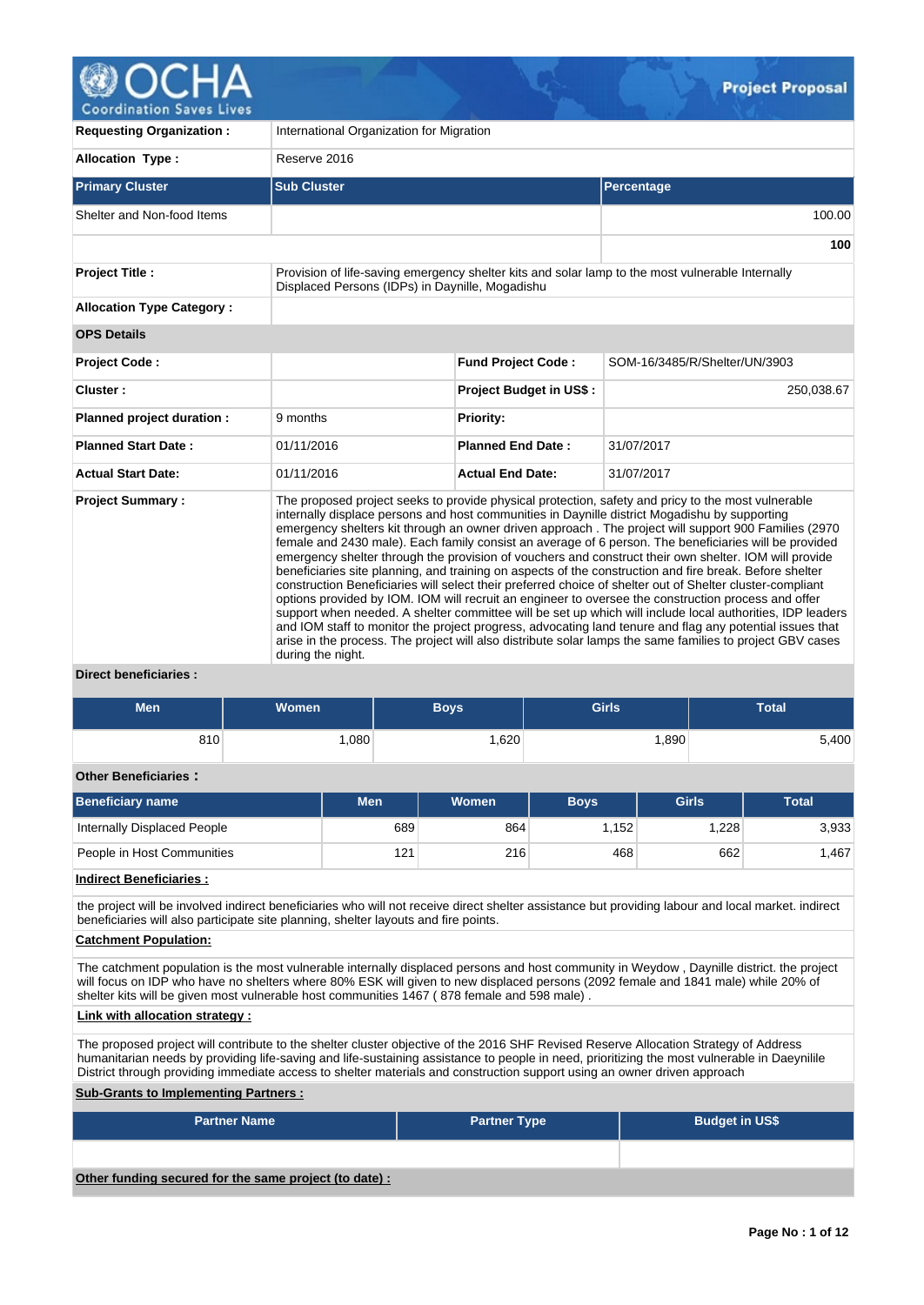|                           | <b>Other Funding Source</b> | <b>Other Funding Amount</b> |  |              |  |  |  |  |  |  |
|---------------------------|-----------------------------|-----------------------------|--|--------------|--|--|--|--|--|--|
|                           |                             |                             |  |              |  |  |  |  |  |  |
| Organization focal point: |                             |                             |  |              |  |  |  |  |  |  |
| <b>Name</b>               | <b>Title</b>                | Email                       |  | <b>Phone</b> |  |  |  |  |  |  |
| Omar Khayre               | WASH and shelter project    | okhayre@iom.int             |  | 0721521300   |  |  |  |  |  |  |

#### **BACKGROUND**

#### **1. Humanitarian context analysis**

manager

There is an estimated 1.1 million IDPs in Somalia who are exposed to rights violations, such as forced evictions and gender-based violence, as well as disproportionally lack access to basic services. IDPs encompass 68 percent of persons facing crisis and emergency who are in need of immediate humanitarian assistance (FSNAU, February 2016). 95 percent of all forced evictions affect IDPs, resulting in the loss of shelter, livelihoods and access to humanitarian services. Housing, land and property-related issues therefore are integral elements to address in an integrated response.

A joint IDP profiling exercise conducted by the Protection Cluster between August and December 2015 identified a total of 80,657 HHs and 464,486 individuals in 486 IDP settlements in the 17 districts of Mogadishu. 85 percent of all those living in settlements were IDPs, which amounts to approximately 69,000 HHs and almost 400,000 individuals. Others residing within the settlements included host community members . All settlements were informal. The distribution of the enumerated population by district in Mogadishu shows that the largest portion of the population resides in Daynille: 33 percent of all HHs enumerated or 151,861 individuals (inhabiting 142 settlements). Two other districts that host significantly large IDP populations are: Kaxda (19 percent of all households or 88,091 individuals) and Hodan (17 percent of all households or 83,374 individuals). The flow of displaced persons to the settlements in the outskirts of Mogadishu is expected to grow, as 37 percent of IDPs reported that they were under the threat of eviction

#### **2. Needs assessment**

According to the IDP profiling exercise, Daynille was highlighted as a priority location in need of urgent lifesaving humanitarian assistance, including the provision of transitional shelters and NFIs. The ongoing evictions of IDPs in Mogadishu which result in increased numbers of IDP arrivals in Daynille put pressure on already scare resources in locations where interventions are limited. The IDP profiling exercise found that economic migrants and IDPs mostly live in buuls (65 percent and 75 percent respectively); while host community HHs are more evenly distributed between houses/apartments at 35 percent, buuls ((traditional Somali hut) at 29 percent and communal or public buildings at 17 percent. Buuls are the main shelter type in Daynille and Kaxda, while other districts have more varied shelter types – communal building, buuls and houses/apartments. The high prevalence of buuls in Daynille can be explained by the high concentration of IDPs in the district. Differences between target groups are also identified in the materials used for the outer part of the shelter. Cloths and wood are frequently used by IDP and economic migrant families, while host communities use more varied materials: tin sheets, cloths and wood, bricks/stones, etc., with 72 percent of the shelters being lockable from the inside. In Daynille, the percentage of lockable shelters is at 62 percent. On average, the shelters have 1.6 rooms and each room holds between 5.2 and 5.6 individuals.

Despite the clear distinction in shelter types, the housing arrangements across the assessed groups and districts are fairly similar. Most of the population indicated living in their current dwelling for free, either independently or with others. Three percent in Daynille and Kaxda indicated renting or owning a place (slightly higher in other districts). Out of these, 61 percent indicated having a registered title or document. For the small percentage that reported paying rent, the average rent was USD 10 per month.

The Internal Displacement Profiling in Mogadishu highlighted that while macro level legal and legislative procedures must be in place to comprehensively address the issue of evictions as well as disputes over land, housing and property, an immediate response as a temporary solution is necessary. The Profiling report proposes interim interventions to provide safety and protection of the IDPs as "regular inhabitants" of the locality and of their informal settlements as "integral part of the city structure". IOM has been in discussion with the Daynille administration through the District Commissioner's Office to jointly take a step towards addressing the issues of evictions as well as housing, land and property issues in Daynille

#### **3. Description Of Beneficiaries**

The project will target an estimated 5400 (1,890 girls,1,620 boys, 1080 women, 810 men) beneficiaries, representing 720 vulnerable IDP HHs and 180 H Daynille district.. Selection criteria of the beneficiaries will be discussed with shelter committee, criteria will be based on vulnerability and most needed to be prioritized

#### **4. Grant Request Justification**

Through the SHF allocation, the project will contribute to the protection of 5, 400 displaced people including those affected by forced evictions in Daynille, Mogadishu through the provision of emergency shelter kits. The project will focus on emergency response to the needs of the target population. IOM is supporting WASH and health with same beneficiaries.

### **5. Complementarity**

IOM has implemented a range of projects in Daynille district including WASH and Health projects targeting IDPs and vulnerable host community members. IOM has also conducted community stabilization projects in Mogadishu districts through which IOM has fostered a rapport with local authorities and community leaders.

Working closely with other UN agencies, I/NGOs, community-based organizations, and target community members, IOM will complement and contribute to the overall recovery effort by addressing assistance gaps and working with under-supported communities. Ongoing sectorial coordination meetings at the local level will be the chief means to ensure effective synergies among actors. District-level partners will be closely consulted throughout the planning and implementation stages to maximize the impact of the assistance. Furthermore, IOM is coordinating its activities through active participation in the Shelter Cluster to promote synergy and avoid duplication among agencies.

# **LOGICAL FRAMEWORK**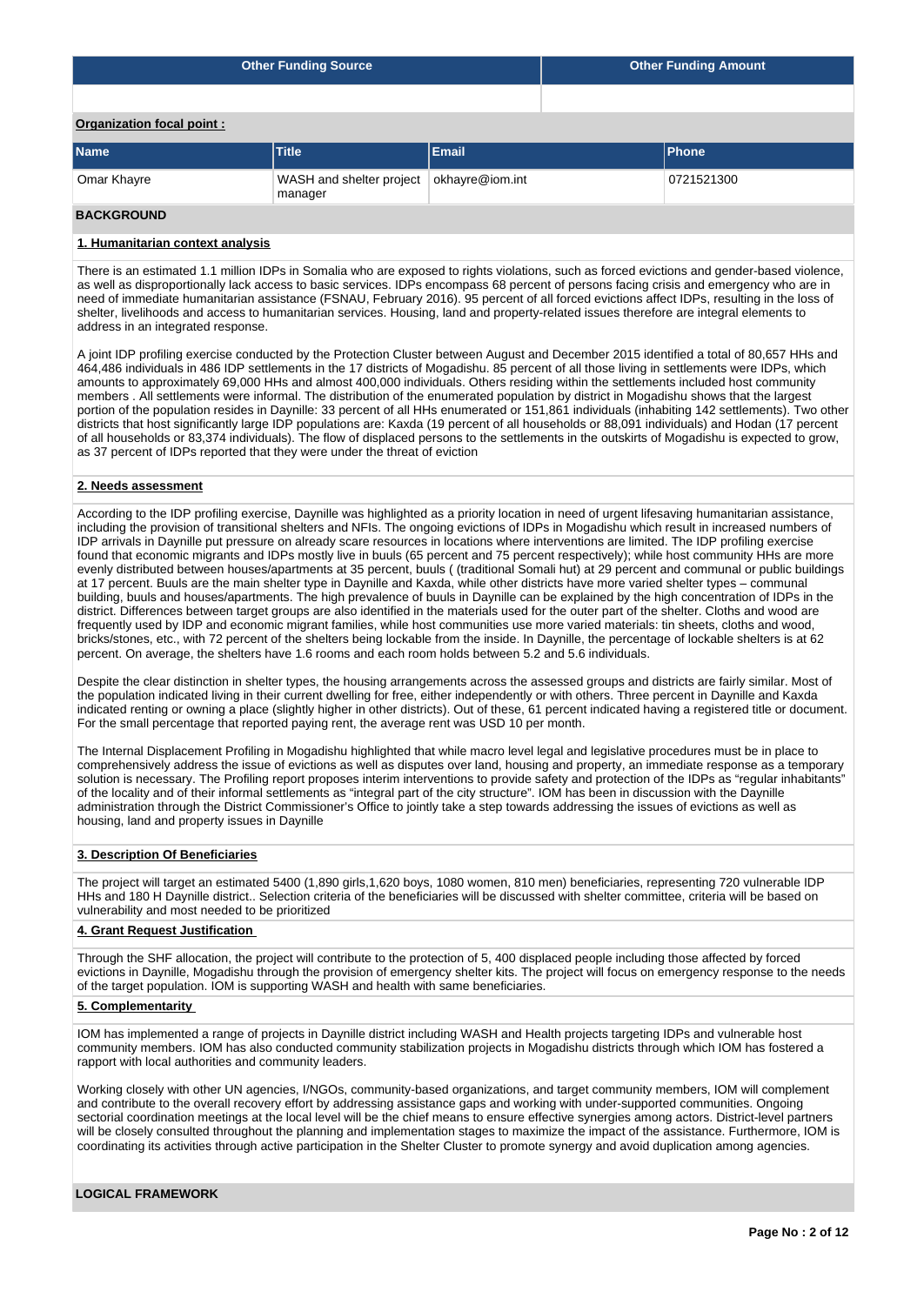#### **Overall project objective**

To respond to and address the immediate shelter needs of IDPs in Daynille district of Mogadishu, enabling physical protection and safety through the distribution of Emergency shelter kits and solar lamp

| <b>Shelter and Non-food Items,</b>                                                                 |                                          |                                 |  |  |  |  |  |  |  |
|----------------------------------------------------------------------------------------------------|------------------------------------------|---------------------------------|--|--|--|--|--|--|--|
| <b>Cluster objectives</b>                                                                          | Strategic Response Plan (SRP) objectives | <b>Percentage of activities</b> |  |  |  |  |  |  |  |
| Contribute to the protection of newly<br>displaced people and those affected by<br>natural hazards | Somalia HRP 2016                         | 100 <sub>1</sub>                |  |  |  |  |  |  |  |

**Contribution to Cluster/Sector Objectives :** The project will contribute to the protection and improved living conditions of vulnerable IDPs in Daynille district who are affected by ongoing evictions in Mogadishu through the provision of Emergency shelter kits and solar lamp. This will contribute to enhancing physical protection and upholding the privacy and dignity of the target group.

#### **Outcome 1**

IDPs in Daynille district of Mogadishu have improved living conditions, physical protection and privacy through settlement planning, the provision of Emergency shelter kits.

## **Output 1.1**

#### **Description**

900 IDP HHs (2,970 females,2,430 males) in crisis have improved shelter through settlement planning, distribution of emergency shelter materials and training shelter construction

#### **Assumptions & Risks**

Project assumptions include: 1) the security situation will remain stable and permit access to target areas for project staff as well as the beneficiaries. 2) Beneficiaries will have tenure or will be able to negotiate temporary tenure agreements on the land targeted for shelter construction. The possible risks associated with this project are: 1) a rise in tensions between the local authority and insurgent elements along the Afgooye corridor could lead to a resumption of fighting and thereby prevent the implementation of the project activities, as it may lead to the further displacement of target beneficiaries and of some project partners; conflict and resultant increase in insecurity may hinder staff access. In case of an eruption of conflict, project implementation will be temporarily scaled down and prompt communication will be provided to OCHA; 2) Some beneficiaries may not succeed in negotiating tenure agreements in their places of residence which will make them vulnerable to eviction. IOM will work with local authorities, IDP and host community leaders in supporting the beneficiaries in the process of arranging temporary tenure agreement with the landowners.

## **Activities**

#### **Activity 1.1.1**

#### **Standard Activity : Site planning and building communal infrastructure**

Establish a shelter committee consisting of the local authority, IDP community leaders and IOM staff that will be responsible for the beneficiary selection process and oversee implementation. The shelter committee will select and register the beneficiaries based on the vulnerability criteria agreed upon with local stakeholders. The shelter committee will facilitate settlement planning through determining feasible locations for shelter construction. IOM will provide 4 days training shelter committee to build the capacity of shelter committee members to ensure role and responsibility

#### **Activity 1.1.2**

#### **Standard Activity : Provision of ESKs**

Through an owner driven approach, 900 HHs will receive emergency shelter materials vouchers and cash grant which will cover labor costs for the construction of the emergancy shelter. IOM will select a supplier to deliver emergency materials and provide technical support towards construction. IOM will develop a training package on basic principles in shelter construction and train each HH.

The project will allow beneficiaries to have the flexibility to build a shelter of their own choosing depending on the available materials in the market and the willingness of the suppliers to work through flexible voucher mechanisms. The shelter options will be provided by IOM based on the Shelter Cluster specifications. Material selection for the emergency shelters will be guided by the humanitarian principles and minimum standards for Shelter/NFIs. IOM will encourage the beneficiaries to construct their shelters according to the principles of Build Back Safer.

The selection of beneficiaries will involve IDP and local community leaders as per a vulnerability-based criteria. IOM in collaboration with the local authorities of Dayniile district will support the beneficiaries in establishing agreements with private landowners as well as the district commissioner's (DC) office to secure temporary tenure agreements in cases where such agreements are lacking. The beneficiaries will be trained on site planning and emergency shelter construction which will build the capacity of beneficiary households to understand and undertake safe construction techniques, to recognize good-quality materials, employ laborers and manage finance. The voucher mechanism for the skilled and unskilled labor component will be pre-defined for each construction phase.

## **Indicators**

|                                                                                                                      |                |                                                                                                                                                                                                                                       | <b>End cycle beneficiaries</b> | End<br>cycle |  |            |               |  |  |  |
|----------------------------------------------------------------------------------------------------------------------|----------------|---------------------------------------------------------------------------------------------------------------------------------------------------------------------------------------------------------------------------------------|--------------------------------|--------------|--|------------|---------------|--|--|--|
| Code                                                                                                                 | <b>Cluster</b> | <b>Indicator</b>                                                                                                                                                                                                                      | <b>Men</b>                     | <b>Women</b> |  | Boys Girls | <b>Target</b> |  |  |  |
| Indicator 1.1.1                                                                                                      |                | Shelter and Non-food Items   Number of participants trained                                                                                                                                                                           |                                |              |  | 90         |               |  |  |  |
|                                                                                                                      |                | <b>Means of Verification</b> : Number of shelter committees established, list of participants, minutes of the meetings                                                                                                                |                                |              |  |            |               |  |  |  |
| Number of newly displaced people in need<br>Shelter and Non-food Items<br>5.400<br>Indicator 1.1.2<br>receiving ESKs |                |                                                                                                                                                                                                                                       |                                |              |  |            |               |  |  |  |
|                                                                                                                      |                | Means of Verification: Beneficiary registration list with contacts, token cards, feedback from beneficiaries, PDM Report, beneficiaries list<br>signed, Supplier invoices photos of beneficiaries, reports from the IOM Field Officer |                                |              |  |            |               |  |  |  |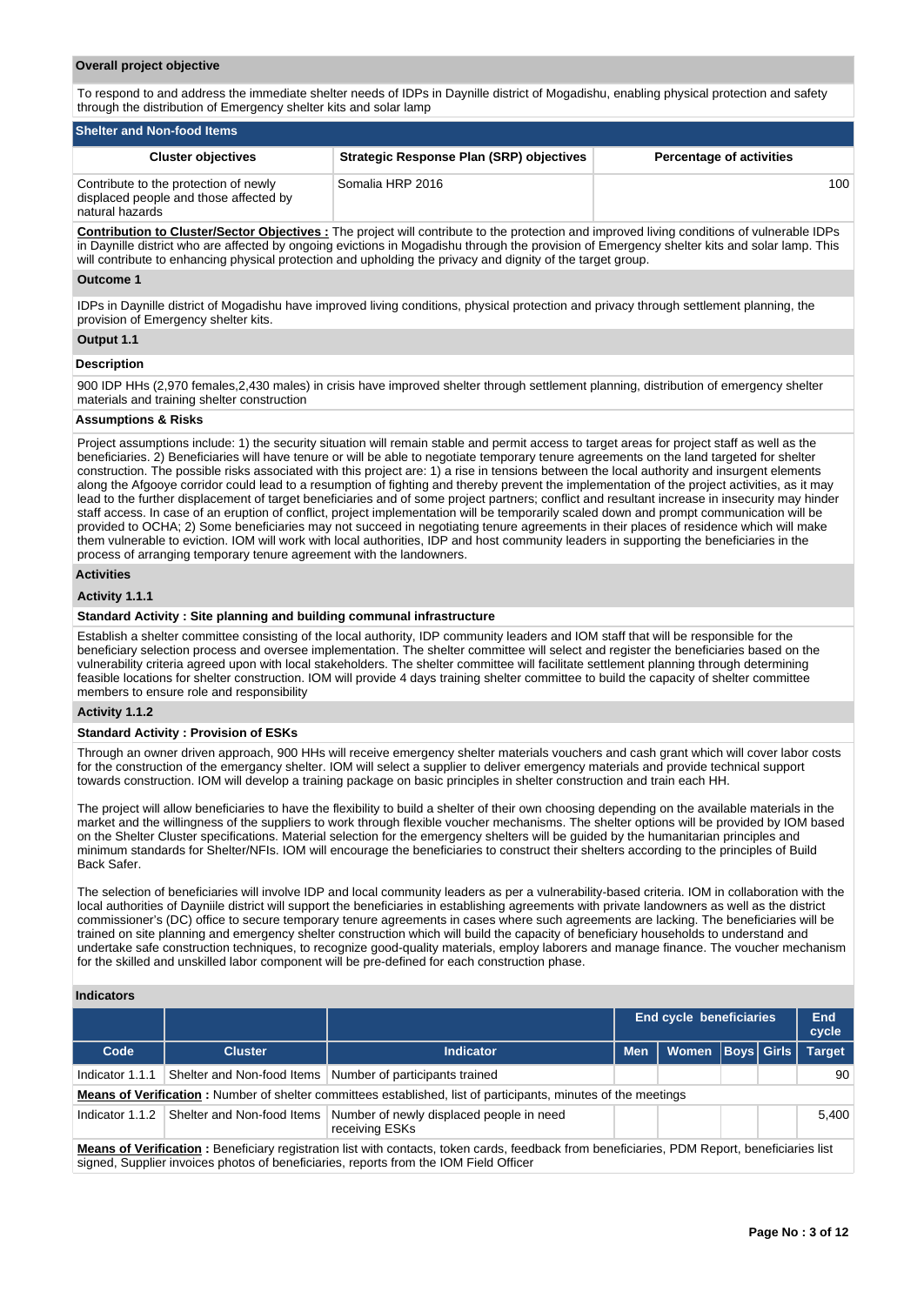### **Outcome 2**

Improved security and prevention of GBV 900 IDP HHs in Daynille, Mogadishu, including those affected by forced evictions and host community .

## **Output 2.1**

#### **Description**

900 IDP HHs in Daynille are provided rechargeable solar lantern

#### **Assumptions & Risks**

The project assumption is that the NFIs will be available for procurement from a local supplier in a timely manner. The associated risk is that the supplies may be unavailable in the required quantity, causing delays in procurement and distribution. Prior to selecting a supplier, IOM will confirm the availability of the items in the required quantity.

#### **Activities**

#### **Activity 2.1.1**

#### **Standard Activity : Provision of NFIs to newly displaced persons**

IOM will distribute 900 rechargeable solar lantern to the same beneficiaries who will be provided with Emergency shelter kits which will be selected as per a vulnerability criteria.

#### **Activity 2.1.2**

## **Standard Activity : Post Distribution Monitoring**

Conduct post distribution monitoring (PMD) for the Solar lantern and ESK to determine the degree of effectiveness of the provided support in meeting the beneficiaries' needs.

### **Indicators**

|                            |                            |                                                                                                                                                                                                                                               |            | End cycle beneficiaries |  |                   | End<br>cycle  |
|----------------------------|----------------------------|-----------------------------------------------------------------------------------------------------------------------------------------------------------------------------------------------------------------------------------------------|------------|-------------------------|--|-------------------|---------------|
| Code                       | <b>Cluster</b>             | <b>Indicator</b>                                                                                                                                                                                                                              | <b>Men</b> | <b>Women</b>            |  | <b>Boys</b> Girls | <b>Target</b> |
| Indicator 2.1.1            | Shelter and Non-food Items | Number of newly displaced people in need<br>receiving NFIs                                                                                                                                                                                    |            | 900                     |  |                   |               |
|                            |                            | <b>Means of Verification</b> : Beneficiary registration list with contacts, token cards, feedback from beneficiaries, PDM Report, beneficiaries list<br>signed, Supplier invoices photos of beneficiaries, reports from the IOM Field Officer |            |                         |  |                   |               |
| Indicator 2.1.2            |                            | Shelter and Non-food Items   Percentage of distributions having undergone<br><b>PDM</b>                                                                                                                                                       |            |                         |  |                   | 100           |
|                            |                            | Means of Verification: Beneficiary registration list with contacts, token cards, feedback from beneficiaries, PDM Report, beneficiaries list<br>signed, Supplier invoices photos of beneficiaries, reports from the IOM Field Officer         |            |                         |  |                   |               |
| <b>Additional Targets:</b> |                            |                                                                                                                                                                                                                                               |            |                         |  |                   |               |

#### **M & R**

## **Monitoring & Reporting plan**

IOM will carry out field visits to monitor the project's progress using IOM's Monitoring and Evaluation (M&E) framework detailing the essential tools for capturing data related to the project. These include site planning and post distribution monitoring templates, and monthly progress reports from the field. Captured data will be incorporated into interim progress and final reports which IOM will submit to OCHA.IOM conduct monitoring vouchers distributed for shelter construction before IOM transfer funds to selected vendor along with selected beneficiaries list. after checking and confirming beneficiaries received IOM will release funding to the selected vendor. Additional updates will be provided as and when required by the project stakeholders throughout the project period. IOM will maintain a list of payments distributed to beneficiaries through the money vendor, individual receipt vouchers, and photos from the field and beneficiaries' contact list.

IOM upholds the policy of enabling affected individuals and communities to play an active role in the measurement of the quality of interventions that affect them and actively seeks their views to improve policy and programming, through addressing concerns and complaints. In accordance with this policy, the community will be engaged in data collection, and beneficiary feedback mechanisms will be enabled through monthly meetings and focus groups. The project's feedback mechanism will allow the beneficiaries to address relevant issues and concerns as well as report on any positive outcomes of the initiative. Planning and review meetings for the staff will be done on a quarterly basis to review performance and adjust plans accordingly. Project progress and lessons learnt through project monitoring will be shared with relevant cluster partners during cluster meetings

### **Workplan**

| <b>Activitydescription</b>                                                                                                                                                                                                                                                                                                                                                                                                                                                | Year |          |              |                         | 1   2   3   4   5   6   7   8   9   10   11   12 |          |     |              |  |  |  |
|---------------------------------------------------------------------------------------------------------------------------------------------------------------------------------------------------------------------------------------------------------------------------------------------------------------------------------------------------------------------------------------------------------------------------------------------------------------------------|------|----------|--------------|-------------------------|--------------------------------------------------|----------|-----|--------------|--|--|--|
| Activity 1.1.1: Establish a shelter committee consisting of the local authority, IDP<br>community leaders and IOM staff that will be responsible for the beneficiary                                                                                                                                                                                                                                                                                                      | 2016 |          |              |                         |                                                  |          |     |              |  |  |  |
| selection process and oversee implementation. The shelter committee will select<br>and register the beneficiaries based on the vulnerability criteria agreed upon with<br>local stakeholders. The shelter committee will facilitate settlement planning through<br>determining feasible locations for shelter construction. IOM will provide 4 days<br>training shelter committee to build the capacity of shelter committee members to<br>ensure role and responsibility | 2017 | <b>X</b> | $\mathsf{X}$ | $\mathsf{X} \mathsf{X}$ |                                                  | $\times$ | l X | $\mathsf{x}$ |  |  |  |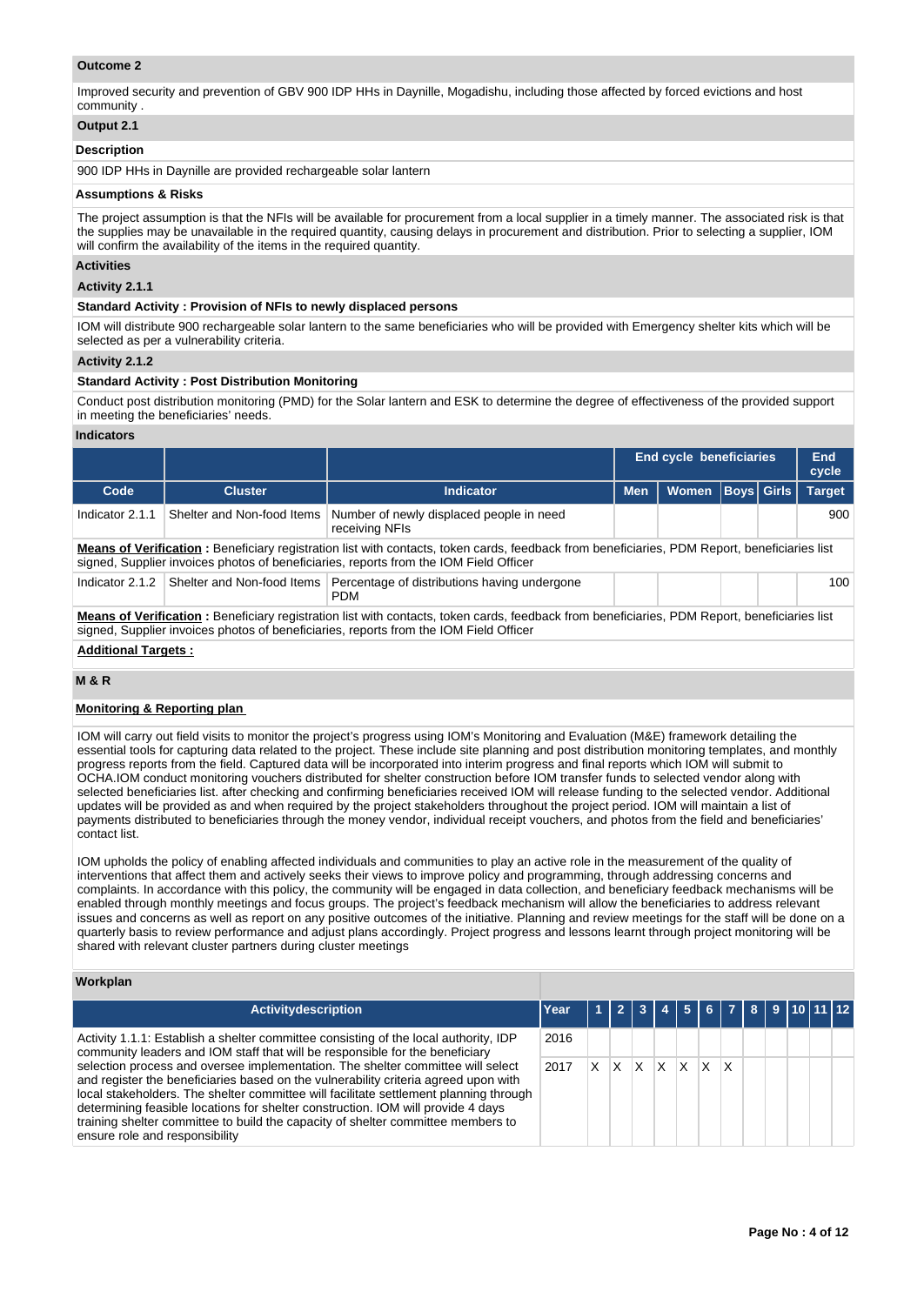Activity 1.1.2: Through an owner driven approach, 900 HHs will receive emergency shelter materials vouchers and cash grant which will cover labor costs for the construction of the emergancy shelter. IOM will select a supplier to deliver emergency materials and provide technical support towards construction. IOM will develop a training package on basic principles in shelter construction and train each HH.

The project will allow beneficiaries to have the flexibility to build a shelter of their own choosing depending on the available materials in the market and the willingness of the suppliers to work through flexible voucher mechanisms. The shelter options will be provided by IOM based on the Shelter Cluster specifications. Material selection for the emergency shelters will be guided by the humanitarian principles and minimum standards for Shelter/NFIs. IOM will encourage the beneficiaries to construct their shelters according to the principles of Build Back Safer.

The selection of beneficiaries will involve IDP and local community leaders as per a vulnerability-based criteria. IOM in collaboration with the local authorities of Dayniile district will support the beneficiaries in establishing agreements with private landowners as well as the district commissioner's (DC) office to secure temporary tenure agreements in cases where such agreements are lacking. The beneficiaries will be trained on site planning and emergency shelter construction which will build the capacity of beneficiary households to understand and undertake safe construction techniques, to recognize good-quality materials, employ laborers and manage finance. The voucher mechanism for the skilled and unskilled labor component will be pre-defined for each construction phase.

Activity 2.1.1: IOM will distribute 900 rechargeable solar lantern to the same beneficiaries who will be provided with Emergency shelter kits which will be selected as per a vulnerability criteria.

Activity 2.1.2: Conduct post distribution monitoring (PMD) for the Solar lantern and ESK to determine the degree of effectiveness of the provided support in meeting the beneficiaries' needs.

## **OTHER INFO**

# **Accountability to Affected Populations**

Before the start of project activities, a community sensitization session in consultation with the local authorities and camp leaders will be held to inform the community of the project activities and ensure that they align with community needs. This meeting will involve the IDP and host community leaders, local authorities, and IOM field staff. IOM in coordination with the local authorities, host community members and IDP leaders will conduct community mobilization sessions to inform the target population members. Beneficiaries will be informed of the packages they are expected to receive and the timeline for receiving them including the location of the distribution points. During the project implementation period, regular community meetings will be held by IOM and the community shelter committees as a platform to receive feedback on the project progress and potential areas for improvement.

As per IOM's global policy, IOM fosters inclusive participation in decision making processes, builds on affected individuals' and communities' capacities in the development and delivery of services and relief and supports the development of self-protection capacities while assisting people to claim their rights. In line with this policy, the project beneficiaries will be selected in consultations with community leaders based on vulnerability criteria, which will include newly evicted IDPs, female-headed HHs, HHs with malnourished children and elderly members, HHs with persons with disabilities and chronically ill members, and HHs with a large number of dependents .

### **Implementation Plan**

The project is intended to be undertaken through community and owner driven approaches to maximize beneficiaries' participation. IOM will establish a shelter committee in close consultation with the Daynille District Commissioner and camp leaders consisting of representatives from IDP communities, local authority and civil society, taking into account the gender and age balance to reflect the needs and concerns of girls, boys, women and men. The shelter committee will monitor the implementation of project activities, serve as a community feedback and conflict resolution mechanism in case issues arise. The committee will meet monthly to discuss the project progress and any challenges that need to be addressed.

The beneficiaries will be trained on emergency shelter construction with the support by the IOM engineer. IOM will select a supplier for the shelter materials, ensuring the availability of needed supplies to the extent possible. Beneficiaries will be provided with vouchers for the procurement of shelter materials. The distribution of NFI kits will be undertaken directly by IOM. IOM field staff will lead the project implementation, including the project introduction to the community, site planning and assessment, community mobilization meetings, and coordinate with other actors implementing shelter activities in the district. Local authorities will be involved in every step of the project providing additional oversight

#### **Coordination with other Organizations in project area**

| Name of the organization | Areas/activities of collaboration and rationale                                                                                                                                                                                                                                         |
|--------------------------|-----------------------------------------------------------------------------------------------------------------------------------------------------------------------------------------------------------------------------------------------------------------------------------------|
| Local authorities        | IOM will involve local authorities in the site planning, land tenure,<br>selection of the beneficiaries and construction stages and IOM will<br>also regularly update the local authorities on the project's progress<br>and invite them to take part in project monitoring activities. |

| $\mathsf X$<br>2016<br>X<br>$\mathsf{X}^-$<br>$\mathsf X$<br>$\boldsymbol{\mathsf{X}}$<br>$\sf X$<br>$\mathsf{X}$<br>$\mathsf X$<br>$\boldsymbol{\mathsf{X}}$<br>2017<br>X<br>2016<br>X<br>$\mathsf X$<br>X<br>$\mathsf X$<br>$\mathsf{X}$<br>2017<br>2016<br>$\mathsf X$<br>X<br>$\mathsf X$<br>2017 |    |  |  |  |  |  |  |  |
|-------------------------------------------------------------------------------------------------------------------------------------------------------------------------------------------------------------------------------------------------------------------------------------------------------|----|--|--|--|--|--|--|--|
|                                                                                                                                                                                                                                                                                                       | ŗ. |  |  |  |  |  |  |  |
|                                                                                                                                                                                                                                                                                                       | l, |  |  |  |  |  |  |  |
|                                                                                                                                                                                                                                                                                                       |    |  |  |  |  |  |  |  |
|                                                                                                                                                                                                                                                                                                       |    |  |  |  |  |  |  |  |
|                                                                                                                                                                                                                                                                                                       |    |  |  |  |  |  |  |  |
|                                                                                                                                                                                                                                                                                                       |    |  |  |  |  |  |  |  |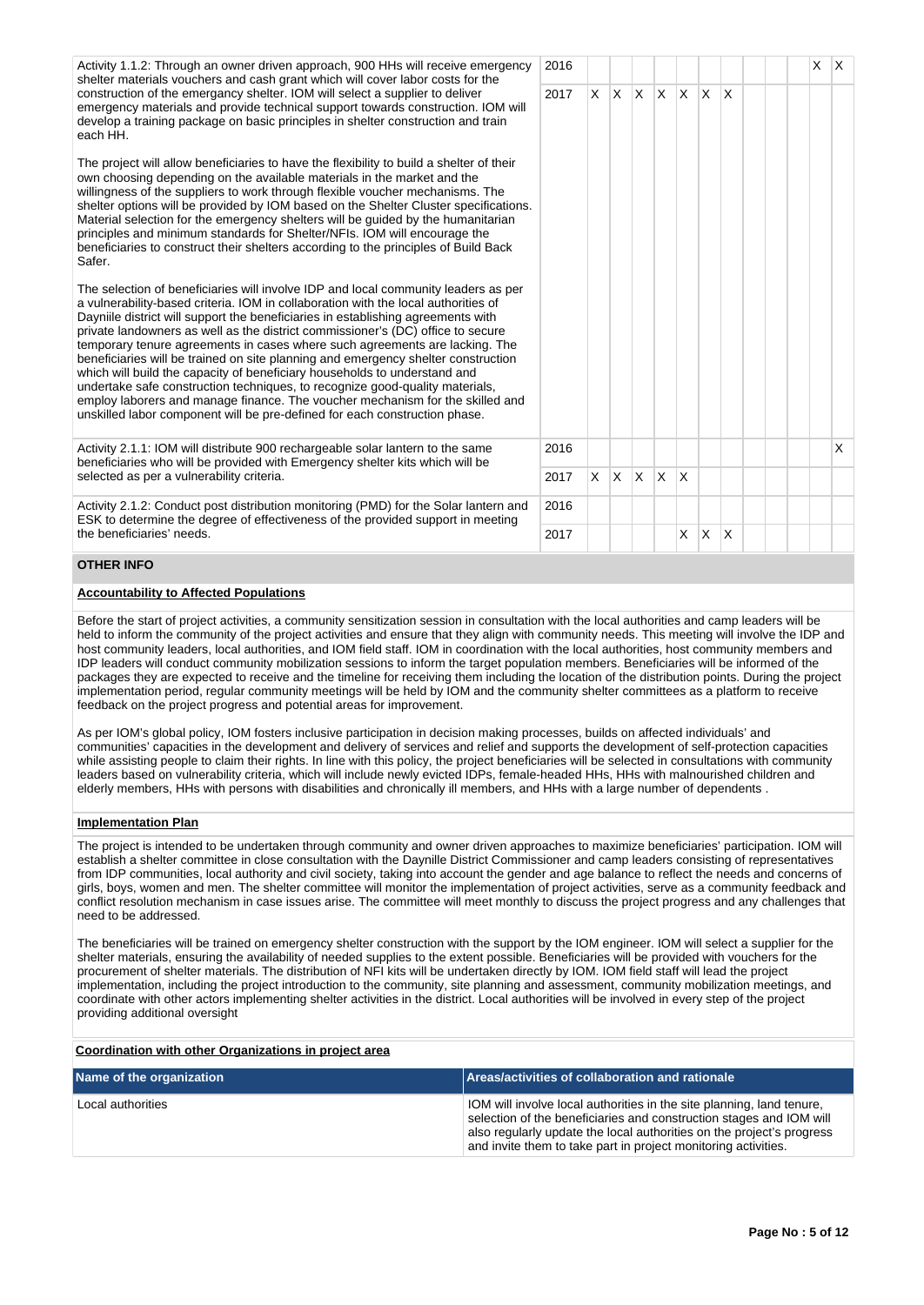| Local NGOs and international organizations | IOM will coordinate and cooperate on an ongoing manner with local<br>and international NGOs and international organizations, including UN<br>agencies, to avoid duplication. IOM will coordinate activities with the<br>Shelter partners operating in Deynille district to avoid double<br>targeting of beneficiaries as well as share information on the project<br>progress with cluster partners |
|--------------------------------------------|-----------------------------------------------------------------------------------------------------------------------------------------------------------------------------------------------------------------------------------------------------------------------------------------------------------------------------------------------------------------------------------------------------|
| DRC, NRC SYPD                              | IOM, SYPD, DRC and NRC have coordinated to avoid duplication<br>and activites to minimize variation assistant provide to the<br>beneficiries                                                                                                                                                                                                                                                        |

## **Environment Marker Of The Project**

A: Neutral Impact on environment with No mitigation

### **Gender Marker Of The Project**

2a- The project is designed to contribute significantly to gender equality

## **Justify Chosen Gender Marker Code**

IOM is committed to gender mainstreaming, promoting gender equality and prioritizing the needs and concerns of vulnerable groups. In the course of project implementation, IOM will contribute to promoting gender equality by including both men and women in all components of the project. At least one third of shelter committee members will be women. IOM and the shelter committee will further promote female participation in consultation meetings and decision-making processes. IOM staff will ensure that women are given a voice during the community consultations to incorporate the interests of women in all project activities The project will ensure that all participants have equal access to resources and trainings on HLP. To the extent possible, the project will use the information and follow the relevant steps of the gender checklist provided in the Inter-Agency Standing Committee handbook. All reported beneficiary data will be disaggregated by gender

## **Protection Mainstreaming**

In accordance with IOM's global policy on protection mainstreaming, IOM provides assistance and services according to needs and not on the basis of age, sex, gender, nationality, race, ethnic allegiance and so on. Services and assistance are provided in an adequate scale, within safe and easy reach, are known by the affected individuals and accessible by all groups including: medical cases, disabled individuals, discriminated groups and others. IOM delivers services and assistance in ways that preserve the physical integrity of individuals and communities, that are culturally appropriate and that avoid any unintended negative consequences.

Protection will be mainstreamed in this project by paying special attention to the needs of vulnerable beneficiaries, particularly women and children. Beneficiaries will be selected based on vulnerability criteria and in consultation with community leaders to ensure that the project targets those in most need. Various community feedback mechanisms will be used to gather feedback from youth, women and other marginalized groups in order to address protection issues in a timely manner.

## **Country Specific Information**

## **Safety and Security**

On the safety and security front, all actions will be carried out within the parameters of the security guidelines set forth by the UN Department of Safety and Security (UNDSS) of which IOM is a member. UNDSS has established local field structures as well as tailored protocols for Somalia and oversight at the country level by the Security Management Team (SMT). IOM is a permanent member of the SMT, which provides recommendations and consultations on security policy and criteria in coordination with the designated security representatives of the Special Representative of the UN Secretary-General for Somalia and the UN in New York. IOM in coordination with the local authorities will select community mobilization and distribution sites, which will be safe for the staff and beneficiaries to access. Furthermore, where security will not be guaranteed, IOM will employ minimal to zero visibility for the project activities.

# **Access**

IOM, which has an office in Mogadishu, has been operating in all Mogadishu districts. IOM targets locations where the local authorities have control and the capacity to provide security for the field staff and beneficiaries during the implementation of project activities, and it is expected that access to Daynille district will remain open throughout the project period.

## **BUDGET**

| <b>Code</b>                                                                                                                                                                                                                                                                                                                                                                                                                                  | <b>Budget Line Description</b>                                                                                                                                                                                                                                                                    |   | D / S Quantity Unit | cost          | Duration<br><b>Recurran</b><br>ce | $\frac{9}{6}$<br>charged<br>to CHF | <b>Total Cost</b> |  |  |  |  |
|----------------------------------------------------------------------------------------------------------------------------------------------------------------------------------------------------------------------------------------------------------------------------------------------------------------------------------------------------------------------------------------------------------------------------------------------|---------------------------------------------------------------------------------------------------------------------------------------------------------------------------------------------------------------------------------------------------------------------------------------------------|---|---------------------|---------------|-----------------------------------|------------------------------------|-------------------|--|--|--|--|
|                                                                                                                                                                                                                                                                                                                                                                                                                                              | <b>Staff and Other Personnel Costs</b>                                                                                                                                                                                                                                                            |   |                     |               |                                   |                                    |                   |  |  |  |  |
| 1.1                                                                                                                                                                                                                                                                                                                                                                                                                                          | Shelter Project manager international 5%                                                                                                                                                                                                                                                          | D |                     | 12,50<br>0.00 | 8                                 | 6.00                               | 6,000.00          |  |  |  |  |
| The international Shelter project manager (P3) will be responsible for the overall coordination, financial and technical oversight of<br>the project for the project sites. He / She is also responsible for donor reporting, representation and accountability in project<br>implementation. The project manager will be based in Nairobi with frequent travel to the project site to monitor the progress and<br>provide technical advice. |                                                                                                                                                                                                                                                                                                   |   |                     |               |                                   |                                    |                   |  |  |  |  |
| 1.2                                                                                                                                                                                                                                                                                                                                                                                                                                          | Project shelter officer 29%                                                                                                                                                                                                                                                                       | D | 1                   | 3,900<br>.00  | 8                                 | 29.00                              | 9,048.00          |  |  |  |  |
|                                                                                                                                                                                                                                                                                                                                                                                                                                              | Project shelter officer is an IOM staff based in Nairobi and will provide technical support to the SHF project including monthly<br>reporting and project activities. He will also travel to project site monitoring and evaluation of project activities the salary is based<br>IOM salary scale |   |                     |               |                                   |                                    |                   |  |  |  |  |
| 1.3                                                                                                                                                                                                                                                                                                                                                                                                                                          | Project assistant (35%)                                                                                                                                                                                                                                                                           | D | $\mathbf{1}$        | 2,010<br>.00  | 8                                 | 35.00                              | 5,628.00          |  |  |  |  |
|                                                                                                                                                                                                                                                                                                                                                                                                                                              | Project assistants is IOM staff based in Nairobi and provide administrative assistant for the project, the salary is based in IOM<br>salary                                                                                                                                                       |   |                     |               |                                   |                                    |                   |  |  |  |  |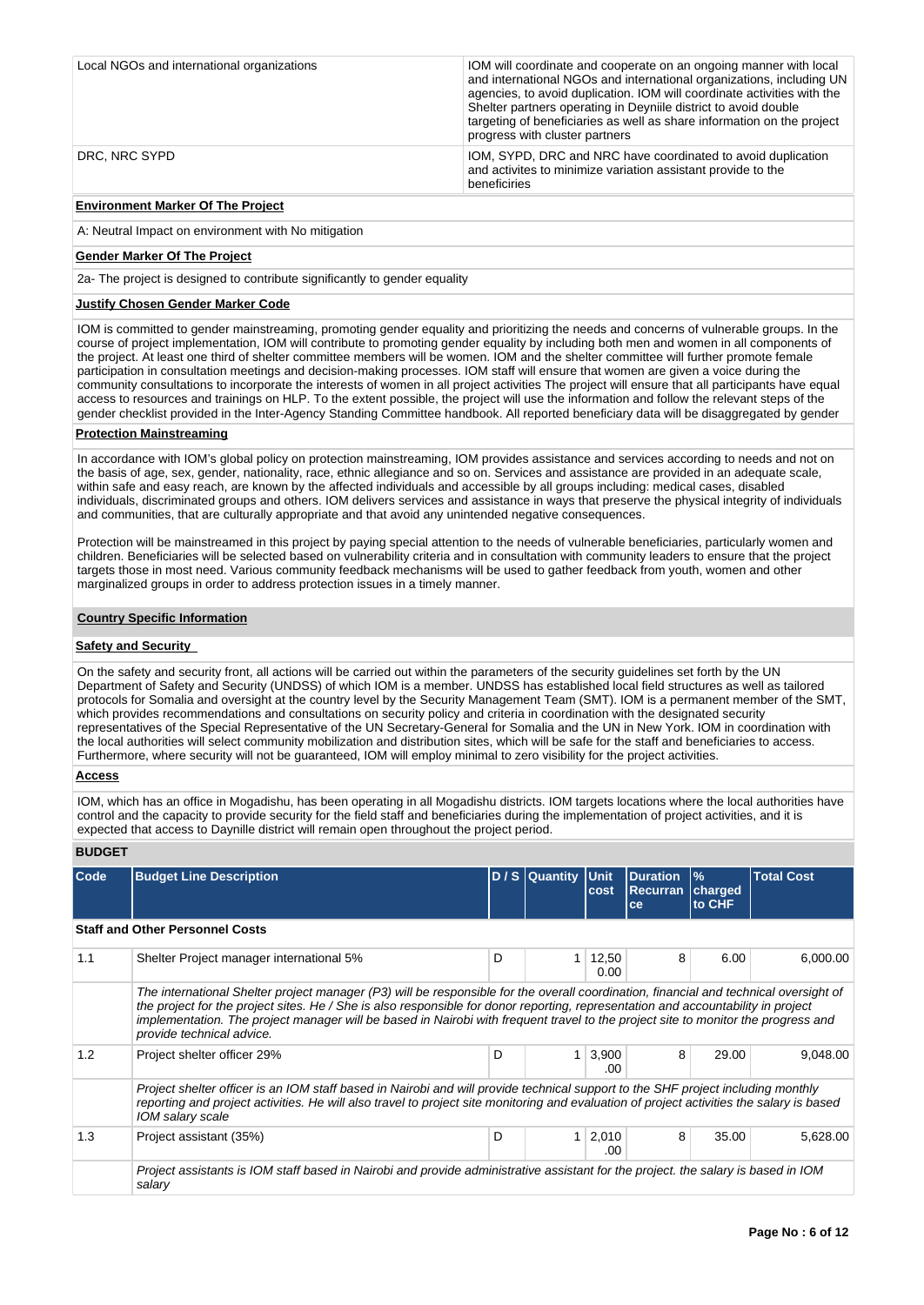| 1.4           | Admin finance assistant (10 %)                                                                                                                                                                                                                                                                                                                                                                                                                                                                                                                                                                                                    | D | 1 <sup>1</sup> | 3,290<br>.00          | 8  | 10.00  | 2,632.00   |
|---------------|-----------------------------------------------------------------------------------------------------------------------------------------------------------------------------------------------------------------------------------------------------------------------------------------------------------------------------------------------------------------------------------------------------------------------------------------------------------------------------------------------------------------------------------------------------------------------------------------------------------------------------------|---|----------------|-----------------------|----|--------|------------|
|               | Project admin finance assistant is IOM staff based in Nairobi and he will provide support SHF project on administration and<br>financial transactions. The staff will be responsible for preparation interim and final financial report for approval. The Project<br>finance assistant will dedicate 10% of his time for project support, the salary is based on IOM salary scale                                                                                                                                                                                                                                                 |   |                |                       |    |        |            |
| 1.5           | Logistics and Procurement assistant (10%)                                                                                                                                                                                                                                                                                                                                                                                                                                                                                                                                                                                         | D | 1 <sup>1</sup> | 2,010<br>.00          | 8  | 10.00  | 1,608.00   |
|               | Logistic and procurement assistant is IOM staff based in Nairobi and he will provide support SHF project on logistic and<br>procurement. The staff will be responsible for preparation outsourcing materials and supplies and delivery on timely maner. The<br>Project logistic and procurement assistant will dedicate 10% of his time for project support, the salary is based on IOM salary<br>scale                                                                                                                                                                                                                           |   |                |                       |    |        |            |
|               | <b>Section Total</b>                                                                                                                                                                                                                                                                                                                                                                                                                                                                                                                                                                                                              |   |                |                       |    |        | 24,916.00  |
|               | Supplies, Commodities, Materials                                                                                                                                                                                                                                                                                                                                                                                                                                                                                                                                                                                                  |   |                |                       |    |        |            |
| 2.1           | Establishing and training shelter committee                                                                                                                                                                                                                                                                                                                                                                                                                                                                                                                                                                                       | D | 1              | 1,805<br>.00          | 1  | 100.00 | 1,805.00   |
|               | A shelter committee training will be conducted at the community center and cost includes renting venue, training materials,<br>refreshment and incentive of the participants. Break down for training cost is attached. This committee will have the mandate of<br>ensuring that all relevant parties are informed of the project. They will also provide support during implementation by engaging<br>relevant government institutions                                                                                                                                                                                           |   |                |                       |    |        |            |
| $2.2\,$       | Training packages including Site Planning and Shelter<br>construction training                                                                                                                                                                                                                                                                                                                                                                                                                                                                                                                                                    | D | 1              | 3,000<br>.00          | 1  | 100.00 | 3,000.00   |
|               | Training for site planning and shelter construction for 100 persons. The cost includes renting the venue, training materials,<br>refreshment and incentive of the participants. There's need for proper site planning and construction method and the technical<br>team will provide the much needed guidance                                                                                                                                                                                                                                                                                                                     |   |                |                       |    |        |            |
| 2.3           | <b>Emergancy Shelter kits Materials</b>                                                                                                                                                                                                                                                                                                                                                                                                                                                                                                                                                                                           | D |                | 900 130.0<br>0        | 1  | 100.00 | 117,000.00 |
|               | IOM will provide a shelter kit to each household in the form of a voucher and the materials can be collected from vendors in the<br>market considering the local building culture and availability of materials.                                                                                                                                                                                                                                                                                                                                                                                                                  |   |                |                       |    |        |            |
| 2.4           | Post Distribution Monitoring ESK materials and construction<br>shelter monitoring                                                                                                                                                                                                                                                                                                                                                                                                                                                                                                                                                 | D | 1              | 3,100<br>.00          | 1  | 100.00 | 3,100.00   |
|               | IOM will conduct through its staff, post distribution monitoring to ensure accountability for materials distributed and shelters<br>constructed. Using approved templates, relevant data will be captured.                                                                                                                                                                                                                                                                                                                                                                                                                        |   |                |                       |    |        |            |
| 2.5           | Field shelter assistant under 3rd part contract                                                                                                                                                                                                                                                                                                                                                                                                                                                                                                                                                                                   | D |                | $2 \mid 1,600$<br>.00 | 8  | 100.00 | 25,600.00  |
|               | Shelter Field assistant will provide support on the overall day to day operations of the project for example meeting community<br>members, conduct registration of beneficiaries, monitoring distribution and consultation with community. He/She be contracted<br>through a third party contractual agreement. IOM already has a Long Term Agreement with CTG company. The staff will not be<br>as IOM staff as such, but will be working on the project directly in the field. . The salary is based on current third party contract<br>under CTG and covers basic salary, travel, insurance and hardship allowances in Somalia |   |                |                       |    |        |            |
| 2.6           | Project vehicle rent                                                                                                                                                                                                                                                                                                                                                                                                                                                                                                                                                                                                              | D |                | $1 \mid 1,800$<br>.00 | 8  | 100.00 | 14,400.00  |
|               | IOM will outsource through bidding process of the provision of transportation services for staff based on previous experience in<br>projects implemented and market prices in Mogadishu                                                                                                                                                                                                                                                                                                                                                                                                                                           |   |                |                       |    |        |            |
| 2.7           | Distribution of rechargeable solar Lanterns                                                                                                                                                                                                                                                                                                                                                                                                                                                                                                                                                                                       | D |                | 900 22.00             | 1  | 100.00 | 19,800.00  |
|               | IOM will distributed 900 solar lanterns to beneficiaries. cost includes procurement distribution transportation and registration                                                                                                                                                                                                                                                                                                                                                                                                                                                                                                  |   |                |                       |    |        |            |
|               | <b>Section Total</b>                                                                                                                                                                                                                                                                                                                                                                                                                                                                                                                                                                                                              |   |                |                       |    |        | 184,705.00 |
| <b>Travel</b> |                                                                                                                                                                                                                                                                                                                                                                                                                                                                                                                                                                                                                                   |   |                |                       |    |        |            |
| 5.1           | Travel cost IOM staff based in Nairobi for project monitoring<br>and sueprvison                                                                                                                                                                                                                                                                                                                                                                                                                                                                                                                                                   | D |                | $2 \mid 1,050$<br>.00 | 2  | 100.00 | 4,200.00   |
|               | Shelter program manager, shelter project officer and Shelter Engineer are based in Nairobi and they will travel 2 times during<br>project period each for project monitoring to Mogadishu, backstopping and consultation with local authorities. The travel cost with<br>UNHAS flight round trip including Danger pay and escort. (See attached BOQ)                                                                                                                                                                                                                                                                              |   |                |                       |    |        |            |
| 5.2           | DSA in Mogadishu for 20 days                                                                                                                                                                                                                                                                                                                                                                                                                                                                                                                                                                                                      | D |                | $2$ 175.0<br>0        | 10 | 100.00 | 3,500.00   |
|               | Daily substance allowance is paid to all staff travelling to support the project. Project manager & shelter project officer will be in<br>Mogadishu 20 day in total during project period at the approved UNDSS accommodation. The unit cost is 175 USD per night. The<br>shelter engineer will also frequently travel to the field and will also be entitled to applicable DSA.                                                                                                                                                                                                                                                  |   |                |                       |    |        |            |
|               | <b>Section Total</b>                                                                                                                                                                                                                                                                                                                                                                                                                                                                                                                                                                                                              |   |                |                       |    |        | 7,700.00   |
|               | <b>General Operating and Other Direct Costs</b>                                                                                                                                                                                                                                                                                                                                                                                                                                                                                                                                                                                   |   |                |                       |    |        |            |
| 7.1           | Office premises rent                                                                                                                                                                                                                                                                                                                                                                                                                                                                                                                                                                                                              | D | 1              | 10,00<br>0.00         | 8  | 3.00   | 2,400.00   |
|               | IOM doesn't have core funding for common support cost, therefore office promises is charge proportionally to the projects IOM is<br>implementing. The unit cost of IOM monthly rent cost in Mogadishu 10,000 USD and 3% is charged to SHF which is \$300<br>monthly.                                                                                                                                                                                                                                                                                                                                                              |   |                |                       |    |        |            |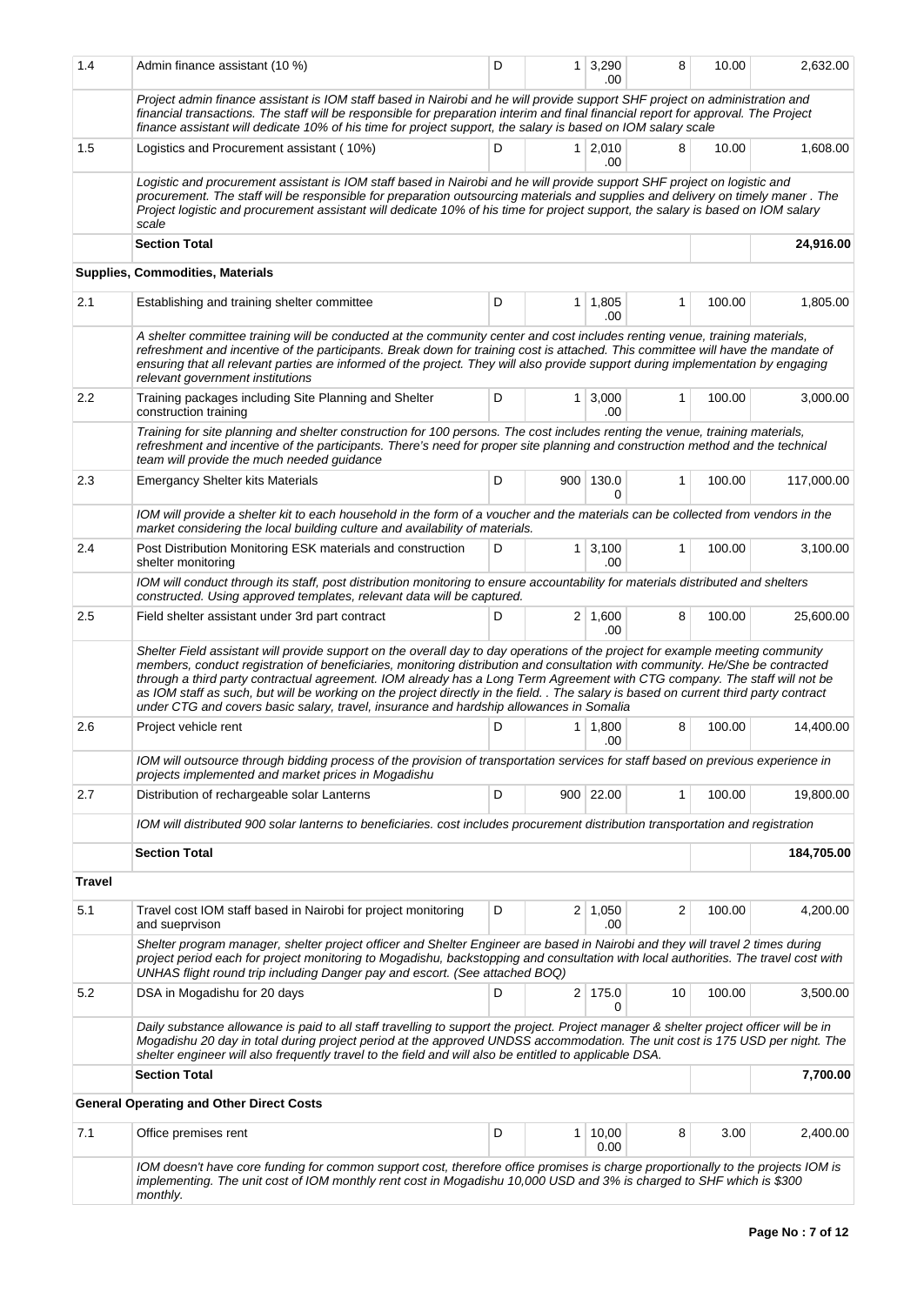| 7.2                         | Communication (Telephone and internet)                                                                                                                                                                                                                                                                               | D | 1 | 500.0<br>0 | 8 | 100.00     | 4.000.00   |  |  |  |
|-----------------------------|----------------------------------------------------------------------------------------------------------------------------------------------------------------------------------------------------------------------------------------------------------------------------------------------------------------------|---|---|------------|---|------------|------------|--|--|--|
|                             | Communication cost (telephone and internet) is 500 USD per month and is based on the cost of Safari com (Kenya) and<br>Hormuud telecommunication in Somalia (Telephone cost for staff based in Nairobi (Shelter PM, international, Project officer,<br>shelter engineer, Finance and admin, Admin Finance assistant. |   |   |            |   |            |            |  |  |  |
| 7.3                         | Supplies and consumable materials                                                                                                                                                                                                                                                                                    | D | 1 | 500.0<br>0 | 8 | 100.00     | 4,000.00   |  |  |  |
|                             | Supplies & Material cost are consumable items stationary needed for the project implementation and unit is based on IOM field<br>office consumption per month                                                                                                                                                        |   |   |            |   |            |            |  |  |  |
| 7.4                         | Bank charges                                                                                                                                                                                                                                                                                                         | D | 1 | 745.0<br>0 | 8 | 100.00     | 5,960.00   |  |  |  |
|                             | Bank charges are amounts charged as a result of transfers made during project implementation through Dahabshiil system.<br>normally they range between 1.5 - 3% depends on locations, amounts and accounts                                                                                                           |   |   |            |   |            |            |  |  |  |
|                             | <b>Section Total</b>                                                                                                                                                                                                                                                                                                 |   |   |            |   |            | 16,360.00  |  |  |  |
| <b>SubTotal</b><br>1,819.00 |                                                                                                                                                                                                                                                                                                                      |   |   |            |   |            | 233,681.00 |  |  |  |
| Direct                      |                                                                                                                                                                                                                                                                                                                      |   |   |            |   |            | 233,681.00 |  |  |  |
| Support                     |                                                                                                                                                                                                                                                                                                                      |   |   |            |   |            |            |  |  |  |
| <b>PSC Cost</b>             |                                                                                                                                                                                                                                                                                                                      |   |   |            |   |            |            |  |  |  |
|                             | <b>PSC Cost Percent</b>                                                                                                                                                                                                                                                                                              |   |   |            |   |            | 7.00       |  |  |  |
| <b>PSC Amount</b>           |                                                                                                                                                                                                                                                                                                                      |   |   |            |   |            | 16,357.67  |  |  |  |
| <b>Total Cost</b>           |                                                                                                                                                                                                                                                                                                                      |   |   |            |   | 250,038.67 |            |  |  |  |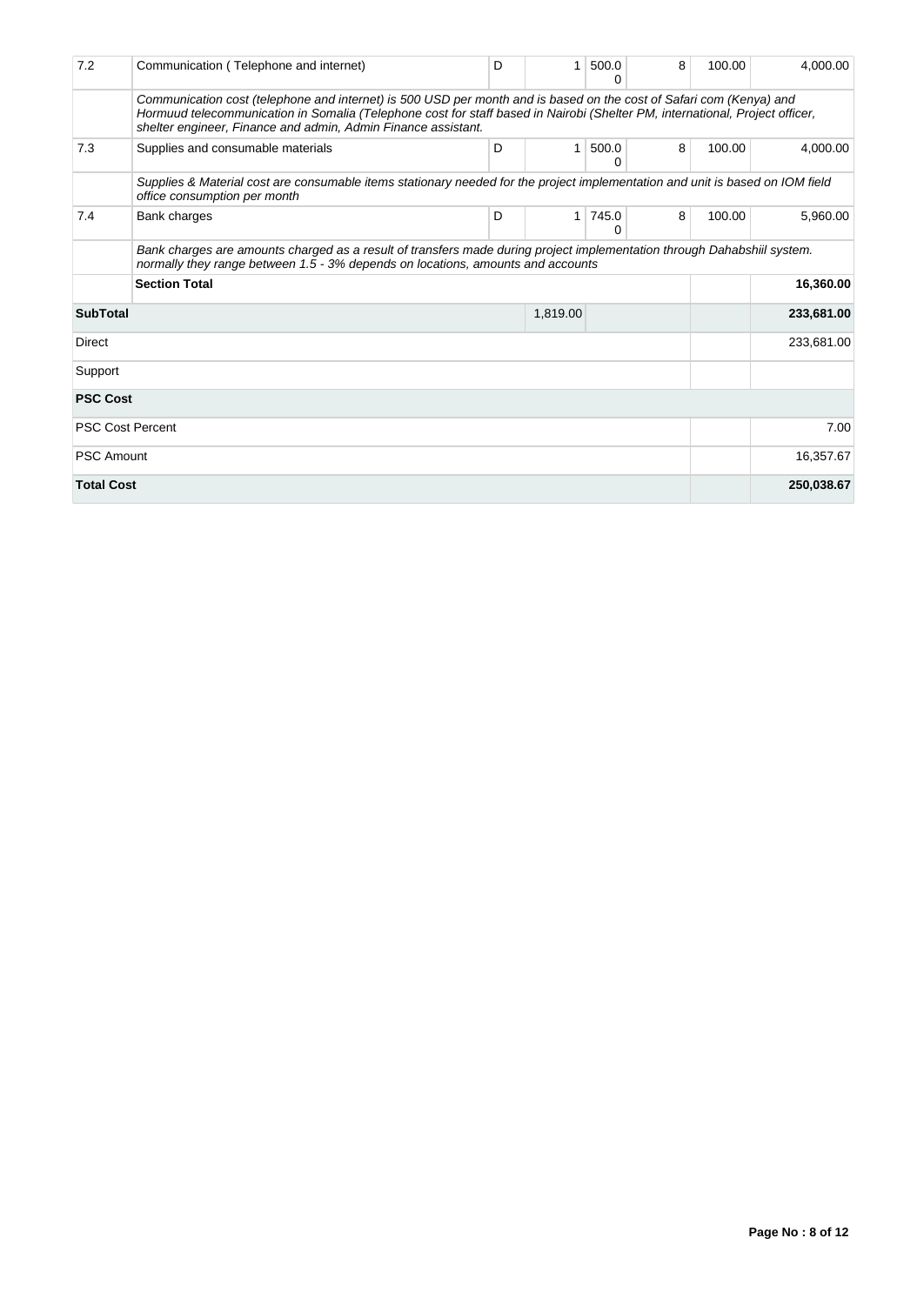# **Project Locations**

| <b>Location</b>              | <b>Estimated</b><br>percentage<br>of budget<br>for each<br><b>location</b> | <b>Estimated number of beneficiaries</b><br>for each location |       |                   |              |              | <b>Activity Name</b>                                                                                                                                                                                                                                                                                                                                                                                                                                                                                                                                                                                                                                                                                                                                                                                                                                                                                                                                                                                                                                                                                                                                                                                                                                                                                                                                                                                                                                                                                                                                                                                                                                                                                                                                                                                                                                                                                                                                                                                                                                                                                                                                                                                                                                                                                                                                                                                                                                                                                                                                                                                                                                                                                                                                                                                                                                                                                                                                                                                             |
|------------------------------|----------------------------------------------------------------------------|---------------------------------------------------------------|-------|-------------------|--------------|--------------|------------------------------------------------------------------------------------------------------------------------------------------------------------------------------------------------------------------------------------------------------------------------------------------------------------------------------------------------------------------------------------------------------------------------------------------------------------------------------------------------------------------------------------------------------------------------------------------------------------------------------------------------------------------------------------------------------------------------------------------------------------------------------------------------------------------------------------------------------------------------------------------------------------------------------------------------------------------------------------------------------------------------------------------------------------------------------------------------------------------------------------------------------------------------------------------------------------------------------------------------------------------------------------------------------------------------------------------------------------------------------------------------------------------------------------------------------------------------------------------------------------------------------------------------------------------------------------------------------------------------------------------------------------------------------------------------------------------------------------------------------------------------------------------------------------------------------------------------------------------------------------------------------------------------------------------------------------------------------------------------------------------------------------------------------------------------------------------------------------------------------------------------------------------------------------------------------------------------------------------------------------------------------------------------------------------------------------------------------------------------------------------------------------------------------------------------------------------------------------------------------------------------------------------------------------------------------------------------------------------------------------------------------------------------------------------------------------------------------------------------------------------------------------------------------------------------------------------------------------------------------------------------------------------------------------------------------------------------------------------------------------------|
|                              |                                                                            | Men                                                           | Women |                   | Boys   Girls | <b>Total</b> |                                                                                                                                                                                                                                                                                                                                                                                                                                                                                                                                                                                                                                                                                                                                                                                                                                                                                                                                                                                                                                                                                                                                                                                                                                                                                                                                                                                                                                                                                                                                                                                                                                                                                                                                                                                                                                                                                                                                                                                                                                                                                                                                                                                                                                                                                                                                                                                                                                                                                                                                                                                                                                                                                                                                                                                                                                                                                                                                                                                                                  |
| Banadir -> Mogadishu-Daynile | 100                                                                        | 810                                                           |       | 1,080 1,620 1,890 |              |              | 5,400 Activity 1.1.1 : Establish a shelter committee<br>consisting of the local authority, IDP community<br>leaders and IOM staff that will be responsible for<br>the beneficiary selection process and oversee<br>implementation. The shelter committee will select<br>and register the beneficiaries based on the<br>vulnerability criteria agreed upon with local<br>stakeholders. The shelter committee will facilitate<br>settlement planning through determining feasible<br>locations for shelter construction. IOM will<br>provide 4 days training shelter committee to build<br>the capacity of shelter committee members to<br>ensure role and responsibility<br>Activity 1.1.2 : Through an owner driven<br>approach, 900 HHs will receive emergency<br>shelter materials vouchers and cash grant which<br>will cover labor costs for the construction of the<br>emergancy shelter. IOM will select a supplier to<br>deliver emergency materials and provide<br>technical support towards construction. IOM will<br>develop a training package on basic principles in<br>shelter construction and train each HH.<br>The project will allow beneficiaries to have the<br>flexibility to build a shelter of their own choosing<br>depending on the available materials in the<br>market and the willingness of the suppliers to<br>work through flexible voucher mechanisms. The<br>shelter options will be provided by IOM based on<br>the Shelter Cluster specifications. Material<br>selection for the emergency shelters will be<br>guided by the humanitarian principles and<br>minimum standards for Shelter/NFIs. IOM will<br>encourage the beneficiaries to construct their<br>shelters according to the principles of Build Back<br>Safer.<br>The selection of beneficiaries will involve IDP<br>and local community leaders as per a<br>vulnerability-based criteria. IOM in collaboration<br>with the local authorities of Dayniile district will<br>support the beneficiaries in establishing<br>agreements with private landowners as well as<br>the district commissioner's (DC) office to secure<br>temporary tenure agreements in cases where<br>such agreements are lacking. The beneficiaries<br>will be trained on site planning and emergency<br>shelter construction which will build the capacity<br>of beneficiary households to understand and<br>undertake safe construction techniques, to<br>recognize good-quality materials, employ<br>laborers and manage finance. The voucher<br>mechanism for the skilled and unskilled labor<br>component will be pre-defined for each<br>construction phase.<br>Activity 2.1.1 : IOM will distribute 900<br>rechargeable solar lantern to the same<br>beneficiaries who will be provided with<br>Emergency shelter kits which will be selected as<br>per a vulnerability criteria.<br>Activity 2.1.2 : Conduct post distribution<br>monitoring (PMD) for the Solar lantern and ESK<br>to determine the degree of effectiveness of the |

# **Documents**

| <b>Category Name</b>     | Document Description                  |
|--------------------------|---------------------------------------|
| Signed Project documents | Combined FTR for IOM WFP and SYPD.pdf |